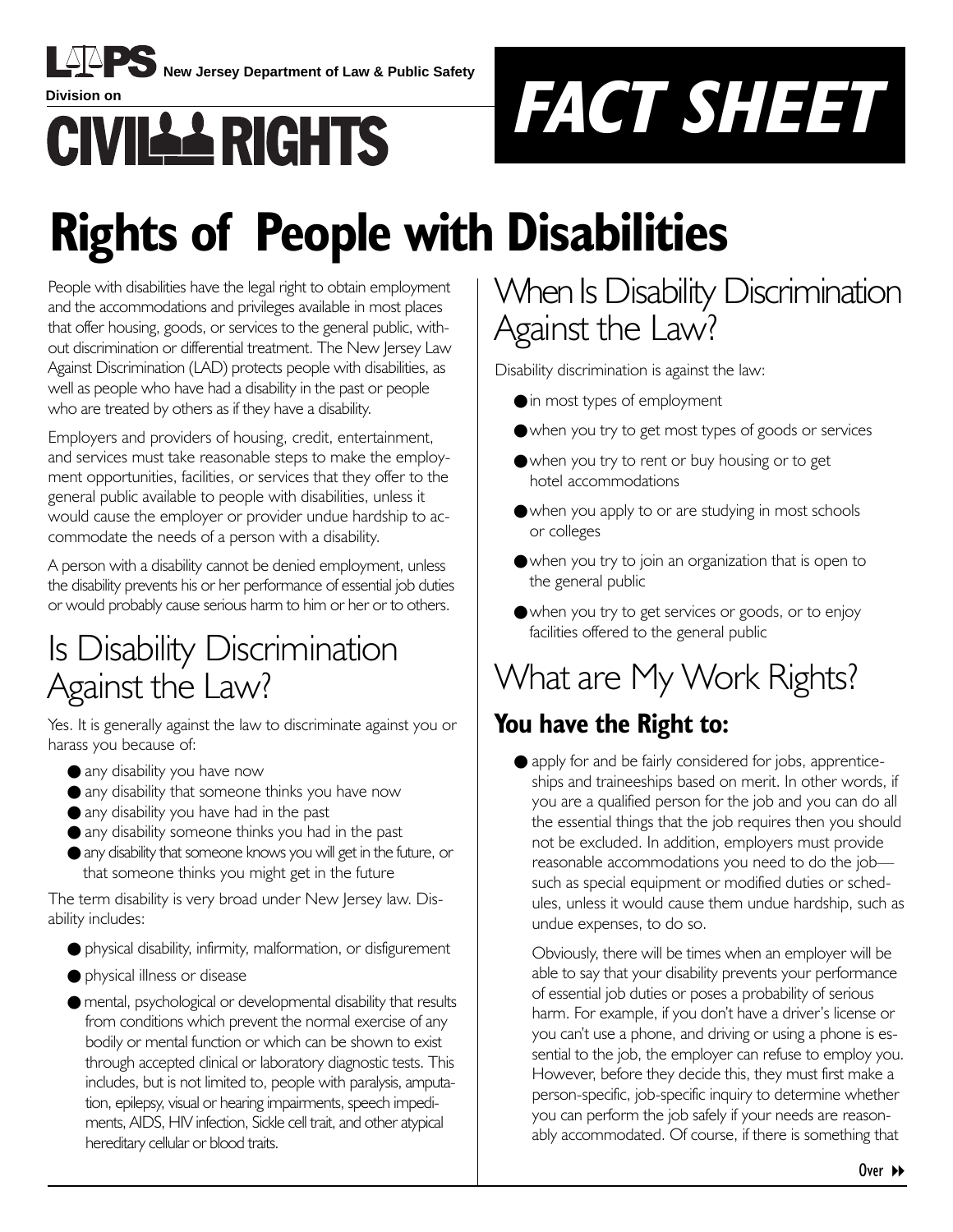the employer can buy which would enable you to use the the employer can buy which would enable you to use the the the the politics of a service you need or any service (including transporting) they must buy it unless this would cause them undue the person the service service i phone and you are a qualified person for the job, then they must buy it unless this would cause them undue hardship. Additionally, if driving or using the phone is only a small part of the job or that part of the job could be easily one by someone else, then they must not refuse to employ you. Instead, the employer should exchange these duties for other duties that you can do or work out the problem in some other way. It is all right for an employer to ask you to take a medical examination after they have made you a bona fide offer of employment, conditioned on taking the examination, only if the employer has all persons hired into that position take a medical examination and does not use the examination to screen out qualified people with disabilities.

- $\bullet$  be trained, promoted, get all other work benefits as other employees. Again, employers must provide you with any extra help or facilities you need—as long as this wonít cause them undue hardship.
- stay on the job. An employer can only terminate your employment based on your disability, if the disability stops you from doing your job properly and your special needs cannot be reasonably accommodated. Again, employers must not make you do non-essential parts of the job and they must provide you with facilities or services you need to stay on the job as long as this does not cause them undue hardship. Employers must do this if you had the disability when you started the job or if the disability began after you started the job.
- not be harassed about your disability when you apply for a job, when you are at work, or when you leave your job.

### What are My Rights with Regard to Goods and Services?

Goods and services include goods or services that you get from shops, restaurants, entertainment places, banks, professional offices, state and local government departments, public transportation ...

### **You have the Right to:**

- get most goods or services in the same way as people without disabilities. For example: people must not refuse you service because you have a service or guide dog with you (for seeing, hearing, or mobility). All such dogs must be allowed to accompany their owners - even into eating areas.
- people must not refuse you service just because you use a wheelchair - unless it is physically impossible or dangerous to give you access to the place where the service

is. Any building that you have to get into in order to get to a service you need or any service (including transportation ) that you need to use would cause the person who owns the building or service "undue hardship" to make it accessible. Obviously, to make some existing places accessible will cost a lot of money. However, in many instances small or less costly changes will be able to be made which would improve accessibility without causing "undue hardship". In these cases, the changes should be made. Under the federal Americans With Disabilities Act (ADA), most places used by the general public need to have plans for how they are going to make their service accessible in the future. In general, the cost of making new buildings or services accessible from the start will be lower than the cost of remodeling old buildings. So, it will probably be harder for the owner of a new building or service to prove "undue hardship".

- in the event that your disability means that you can't drive and you are asked to provide identification before the goods or services are provided, you must be given a choice of identification you can provide. No one must insist that you show only a driver's license.
- not be turned away, because someone thinks that you might offend or worry other customers.
- get most goods or services on the same terms as people who don't have a disability. For example:
	- you must not be harassed because of your disability.
	- they must not make you pay more, or meet harder rules, than people who don't have a disability.

#### **Note that there are Two Main Exceptions to Goods and Services Rights:**

- $\bullet$  the LAD does not apply to the operation of or the terms, conditions and administration of any bona fide insurance, pension, employee benefits program or plan
- a place of public accommodation, which may include sporting organizations that are open to the public, may deny access or participation to a person with a disability, if it is probable that serious harm will result to the person or to others.

### What are My Housing Rights?

It is unlawful to discriminate against people with disabilities in the rental and purchase of land and housing. However, the LAD does not apply to a single apartment in a two-family dwelling, if the owner occupies one of the units or to the rental of a room or rooms by the owner or occupant of a one-family dwelling, if the owner or his family lives there.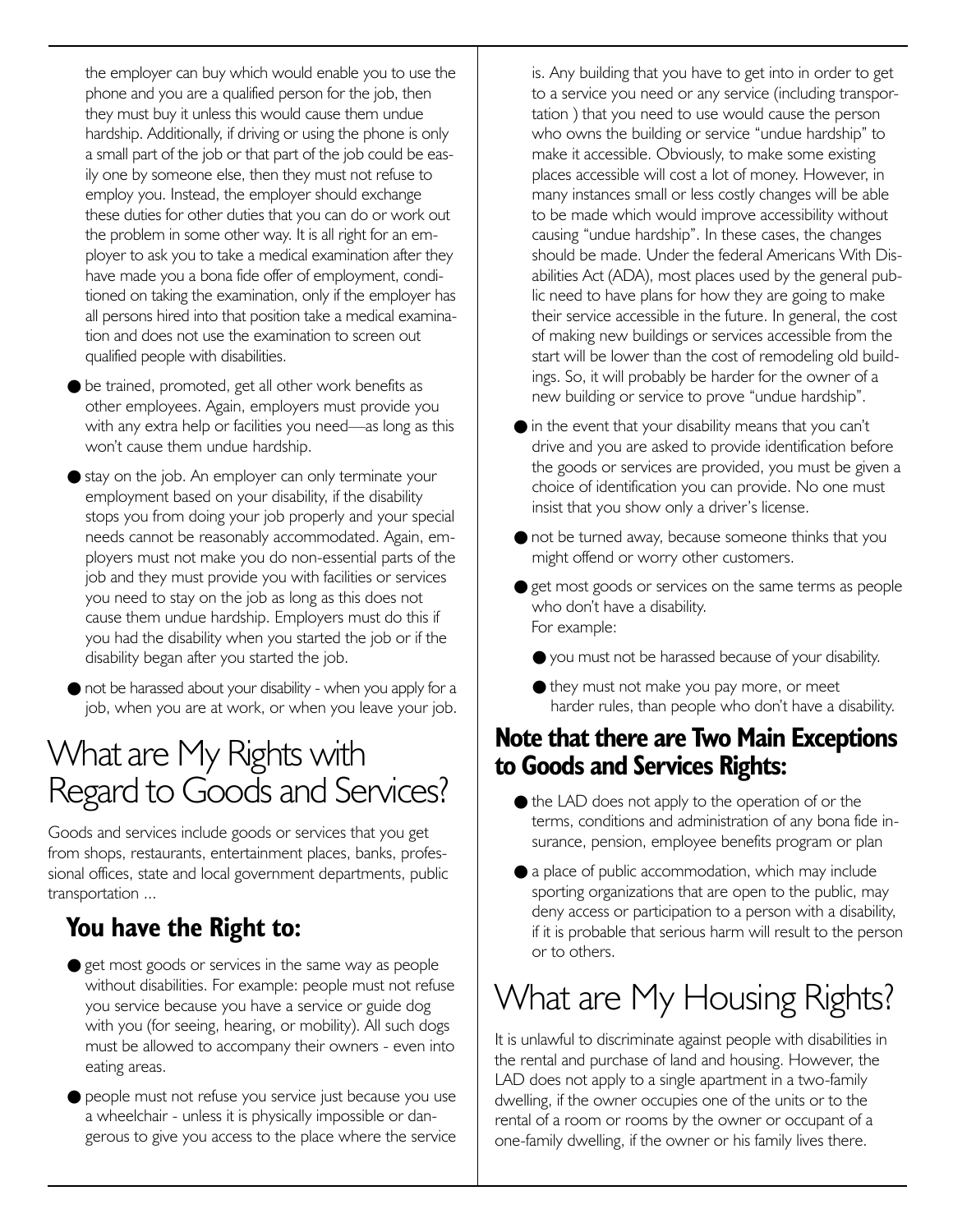- $\bullet$  rent an apartment or commercial facility or buy a home or other real estate in the same way as people who donít have a disability. If you can pay the rent and look after the accommodation adequately, you have the same right to the accommodation as anyone else. A person must not refuse you accommodation because other tenants or others living nearby might be offended or troubled by your disability.
- not be denied the opportunity to rent or buy housing, because of any actual past, existing, or future disability of a person who may reside in the housing after you rent or buy it, or because of the disability of any person associated with you.
	- not be put on a waiting list for any longer than people who don't have a disability. A person can only refuse you accommodation because of your disability if:
	- $\bullet$  it would cause them "undue hardship" to provide you with access to the housing, or
	- $\bullet$  they can't provide any special services or facilities that you need. They must provide you with any special services or facilities that you need - unless it would cause them undue hardship to provide them, or
	- the accommodation is provided especially for people with a particular type of disability that you don't have, or
	- rent or buy land, housing or commercial facilities on the same terms as people who have a disability. For example:
		- A person may not make you pay extra rent or security or higher interest or fees just because of your disability - even if he/she is providing you with special services or facilities
		- A person may not give you a shorter tenancy or evict you just because of your disability, and
		- A person may not harass you just because of your disability.

### What are My Rights to Education?

#### **You have the Right to:**

● generally apply for and get education, training, or testing at any establishment that takes applications from or serves the general public, in the same way as people without disabilities. A person can only refuse you enrollment, if you canít meet the relevant academic level or if you need special building adjustments, special services, or special facilities that they canít provide. He/she must make any adjust-

**You have the Right to:**<br> **P** rent an apartment or commercial facility or buy a home<br> **P** rent an apartment or commercial facility or buy a home<br> **P** rest be allow you to be able to attend desses ments to the building and provide special services or facilities that you need - unless it would cause them undue hardship to do this. This means that generally adjustments must be made to allow you to be able to attend classes, learn, study, and sit for tests and examinations. For example:

- if you have limited mobility, accommodation should be made to ensure that your classes are in rooms that are accessible and near enough to allow you to get to each class.
- if you have difficulty writing, it may be appropriate to provide you with help with taping classes.
- if you need a reader, it may be appropriate to provide you with one or help you with the cost.

### What are Public Accommodation Rights?

A place of public accommodation includes restaurants, movie theaters, stores, camps, organizations, schools, professional offices, such as doctors and lawyers, and other places that offer goods, services, or facilities to the general public. The LAD does not consider private clubs or schools operated or maintained by a bona fide religious or sectarian institution as places of public accommodation.

### **You have the Right to:**

- $\bullet$  enjoy the facilities and privileges of a place of public accommodation in the same way as people without disabilities. In general, you can only be refused access or services for the same reasons as people without disabilities - For example, because you refuse to pay or if appointments are required for all. You can only be refused access or services because of your disability if access or any special services or facilities that you need canít be provided. Special services or facilities you need must be provided, unless it would cause them undue hardship to do this. The public accommodation must not refuse you access or services because other members might be offended or troubled by your disability.
- get benefits and services on the same basis as people who donít have a disability. Again, the public accommodation must provide you with any access or special services or facilities that you need - unless it would cause them undue hardship to do this. For example: if you want to dance on the dance floor in a wheelchair the establishment should allow this - unless it is unsafe. If you need any type of service or guide dog (for seeing, hearing or mobility), the public accommodation must allow the dog to accompany you at all times - including into eating areas.